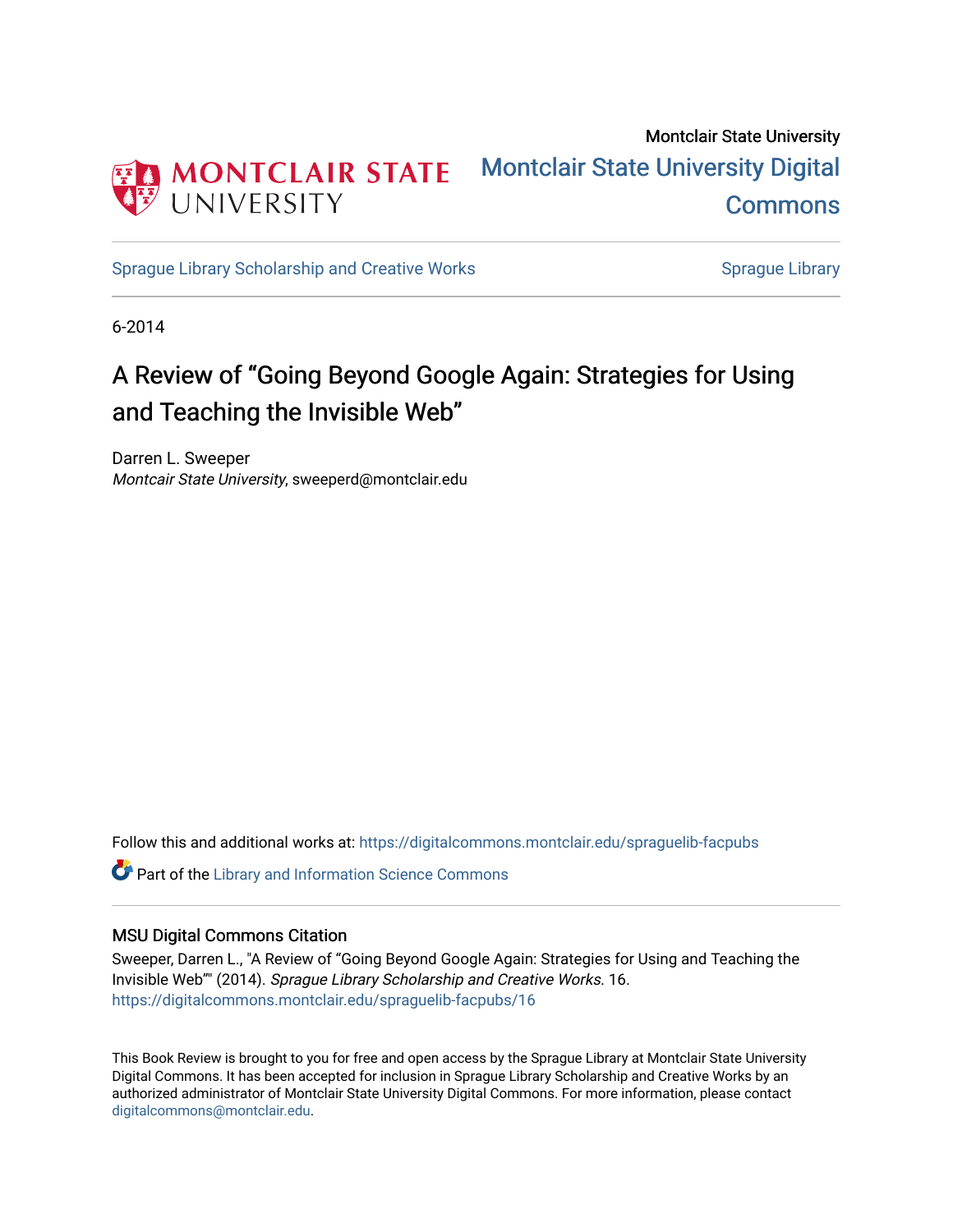This article was downloaded by: [Montclair State University], [Darren Sweeper] On: 27 March 2015, At: 12:01 Publisher: Routledge Informa Ltd Registered in England and Wales Registered Number: 1072954 Registered office: Mortimer House, 37-41 Mortimer Street, London W1T 3JH, UK

**Librarianship**

subscription information:

**Journal of Electronic Resources**

Publication details, including instructions for authors and

**A Review of "Going Beyond Google**



## **Again: Strategies for Using and Teaching the Invisible Web"** Darren Sweeper<sup>a</sup>

<sup>a</sup> Montclair State University, Montclair, NJ Published online: 04 Jun 2014.

<http://www.tandfonline.com/loi/wacq20>



**To cite this article:** Darren Sweeper (2014) A Review of "Going Beyond Google Again: Strategies for Using and Teaching the Invisible Web", Journal of Electronic Resources Librarianship, 26:2, 154-155, DOI: [10.1080/1941126X.2014.910415](http://www.tandfonline.com/action/showCitFormats?doi=10.1080/1941126X.2014.910415)

**To link to this article:** <http://dx.doi.org/10.1080/1941126X.2014.910415>

### PLEASE SCROLL DOWN FOR ARTICLE

Taylor & Francis makes every effort to ensure the accuracy of all the information (the "Content") contained in the publications on our platform. However, Taylor & Francis, our agents, and our licensors make no representations or warranties whatsoever as to the accuracy, completeness, or suitability for any purpose of the Content. Any opinions and views expressed in this publication are the opinions and views of the authors, and are not the views of or endorsed by Taylor & Francis. The accuracy of the Content should not be relied upon and should be independently verified with primary sources of information. Taylor and Francis shall not be liable for any losses, actions, claims, proceedings, demands, costs, expenses, damages, and other liabilities whatsoever or howsoever caused arising directly or indirectly in connection with, in relation to or arising out of the use of the Content.

This article may be used for research, teaching, and private study purposes. Any substantial or systematic reproduction, redistribution, reselling, loan, sub-licensing, systematic supply, or distribution in any form to anyone is expressly forbidden. Terms &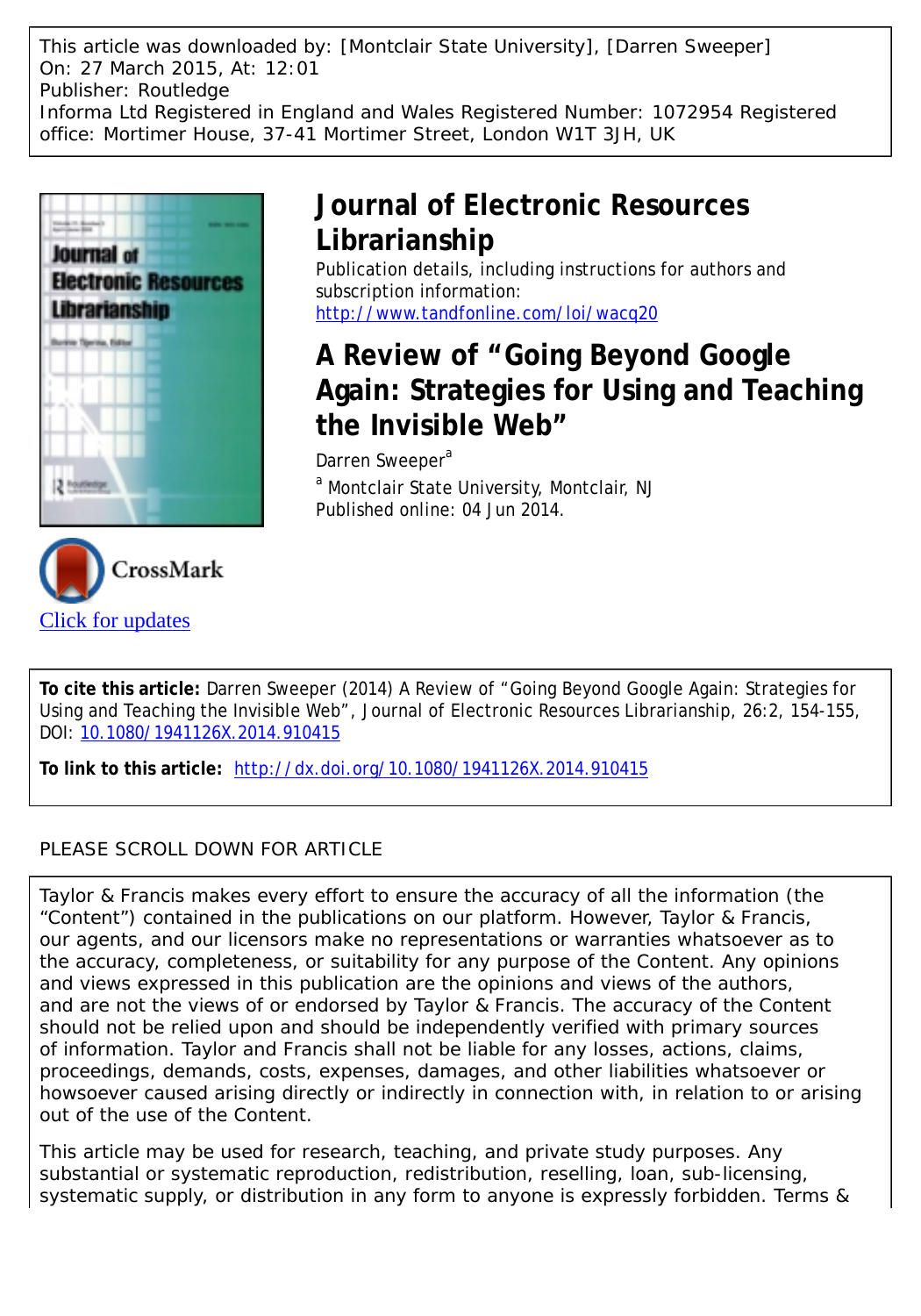Conditions of access and use can be found at [http://www.tandfonline.com/page/terms](http://www.tandfonline.com/page/terms-and-conditions)[and-conditions](http://www.tandfonline.com/page/terms-and-conditions)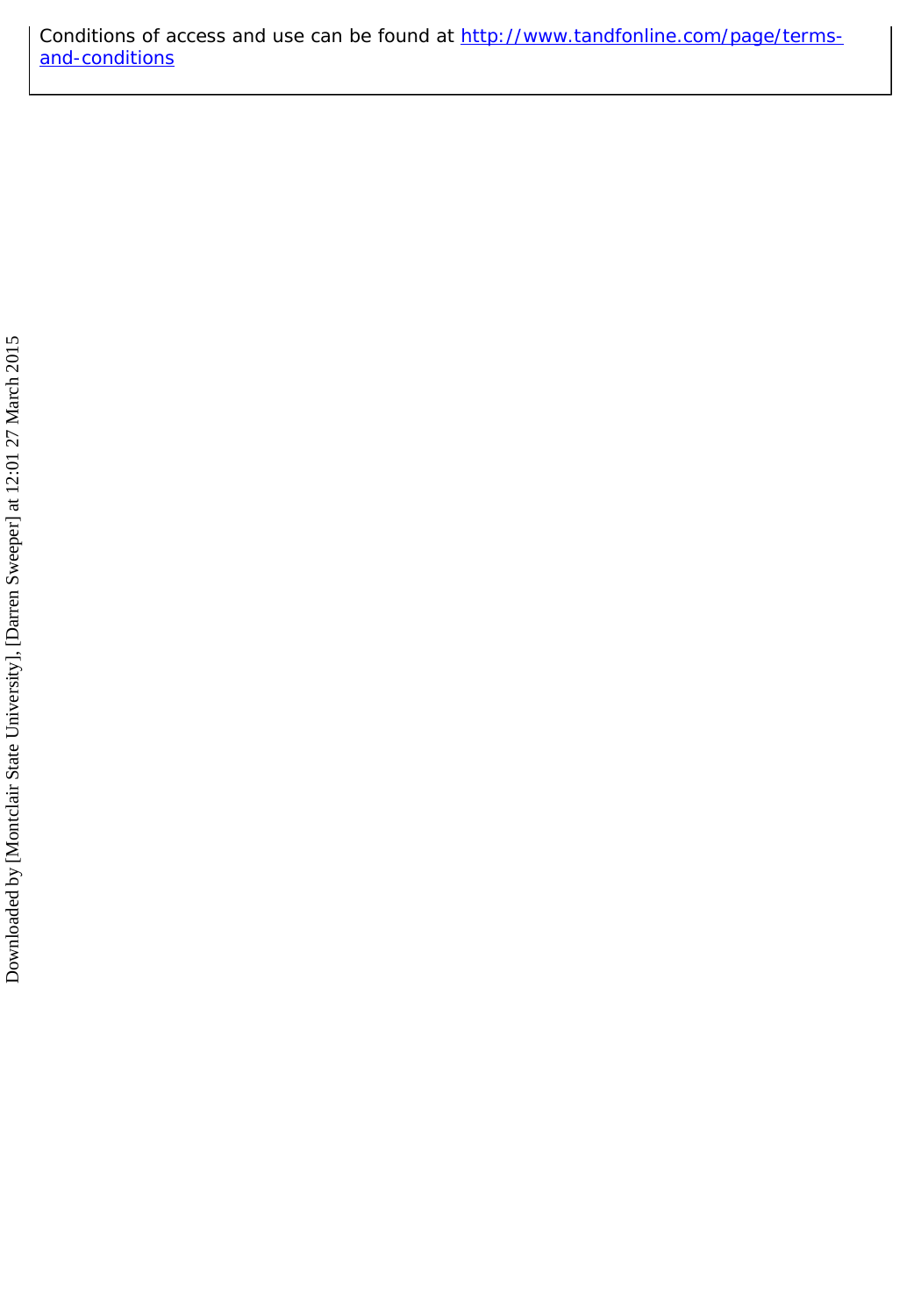

### **REVIEWS**

# **Mary Mallery, Reviews Editor**

Jane Devine and Francine Egger-Sider. 2014. *Going Beyond Google Again: Strategies for Using and Teaching the Invisible Web.* Chicago, IL: Neal-Schuman Publishers, 192 pp. ISBN: 978-1-55570-898-6.

When confronted with the task of writing a research paper, many students begin the process by using general purpose search engines like Google. It may come as no surprise to professional librarians that commercial search engines are not the most effective tools to use when conducting research for reliable and quality information. Despite continued pronouncements about the availability of information on the Web and misguided comments about the irrelevancy, demise, and obsolescence of libraries because "everything is online now," the fact remains that because of the surfeit of information on the Web and the lack of proper instruction, many students do not know how to search well.

In their latest book *Going Beyond Google Again: Strategies for Using and Teaching the Invisible Web*, Jane Devine and Francine Egger-Sider argue that the "Invisible Web" should be taught to all students. They believe it will make students better researchers and that teaching it should be a requirement for information literacy education in the twenty-first century.

Buttressed by the results of a sizable survey and an extensive review of the literature, the authors contend that commercial search engines only retrieve a limited representation of information that can be found on the World Wide Web. The authors maintain that valuable information is going undiscovered since students are not aware of the wealth of information that can be accessed using the Invisible Web.

The book is presented in three parts and divided into seven chapters. In the first chapter of part one entitled "What is the Invisible Web Now?" the authors review the characteristics of the Invisible Web and offer two definitions of the term, which they call the traditional and cognitive definitions, respectively. Also, included in this chapter are comments from noted researchers who have closely studied and published articles about the Invisible Web.

In chapter two, "Studies of Information-Seeking Behavior," the authors provide a literature review of nationwide and single institution studies, which address the impact of Google and the limited research skills and knowledge of the untrained researcher. The authors also address the issue of personalization, the process by which search engines narrow and limit results by tracking the user's previous research queries, thus creating what they term "information silos."